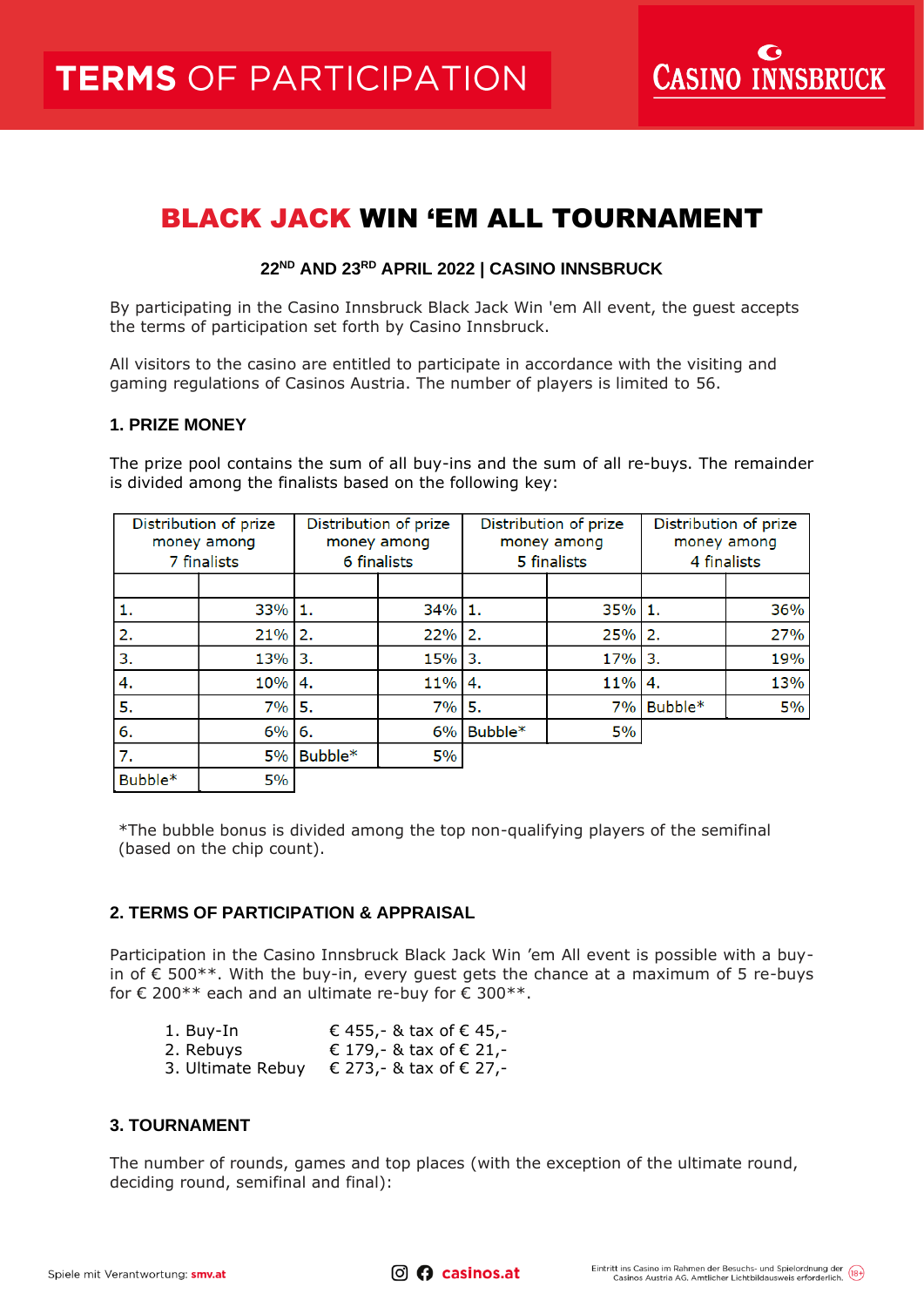- Table with 2-7 players
- Table with 7 or 6 players: 3 button rounds (21 or 18 games); the top 3 players with the highest chip count receive **a point** and can participate in any other qualifying round (up to the 6th) at no charge
- Table with 5 or 4 players: 4 button rounds (20 or 16 games); the top 2 players with the highest chip count receive **a point** and can participate in any other qualifying round (up to the 6th) at no charge
- Table with 3 or 2 players: 5 button rounds (15 or 10 games); the top player with the highest chip count receives **a point** and can participate in any other qualifying round (up to the 6th) at no charge
- If a qualifying round consists of just one player, this player automatically gets a point and is entitled to play in any another qualifying round (up to the 6th) at no charge
- Ultimate round, deciding round, semifinal:

## Ultimate round:

Participation in the ultimate round is only possible by completing all previous 6 win rounds (by means of qualification or ReBuys). The best placed players of the 6th Win Round automatically acquire the right to participate in the Ultimate Round. For all other tournament players this is possible by means of ReBuys of €300,-\*. In this special round the best placed players (number after Win rounds) will get **2 points**.

## Deciding round:

Should the need arise for a deciding round (more players tied than there are places in the semifinal) after completion of all qualifying rounds and the ultimate round, the players who are tied play for the vacant places in the semifinal. Depending on the number of players and the number of remaining places in the semifinal, the procedure is announced at the start of the deciding round.

# Semifinal:

After conclusion of the second qualifying round, tournament management announces the number of semifinalists.

# **4. BUY-IN, RE-BUY, NUMBER OF CHIPS**

Every player receives tournament chips worth  $\epsilon$  3,000 for the buy-in of  $\epsilon$  500\*\*, every rebuy of € 200\*\* as well as for the ultimate re-buy of € 300\*\*. In the event of elimination,

there is a chance at re-buys (max. 5x) in the amount of  $\epsilon$  200\*\* each, which enable participation in the next qualifying round.

Provided all qualifying rounds have been played, with activation of the ultimate re-buy of € 300\*\* players participate in the ultimate round. The possibility for further re-buys ends at the beginning of the ultimate round.

Every qualifying round and ultimate round begins with a chip level of 3,000 per player.

In the semifinal, every player begins with a chip level of 3,000 plus 500 for every point won in the qualifying rounds/ultimate round. The places are assigned for players with the most table victories. In the final every player begins with a chip level of 6,000.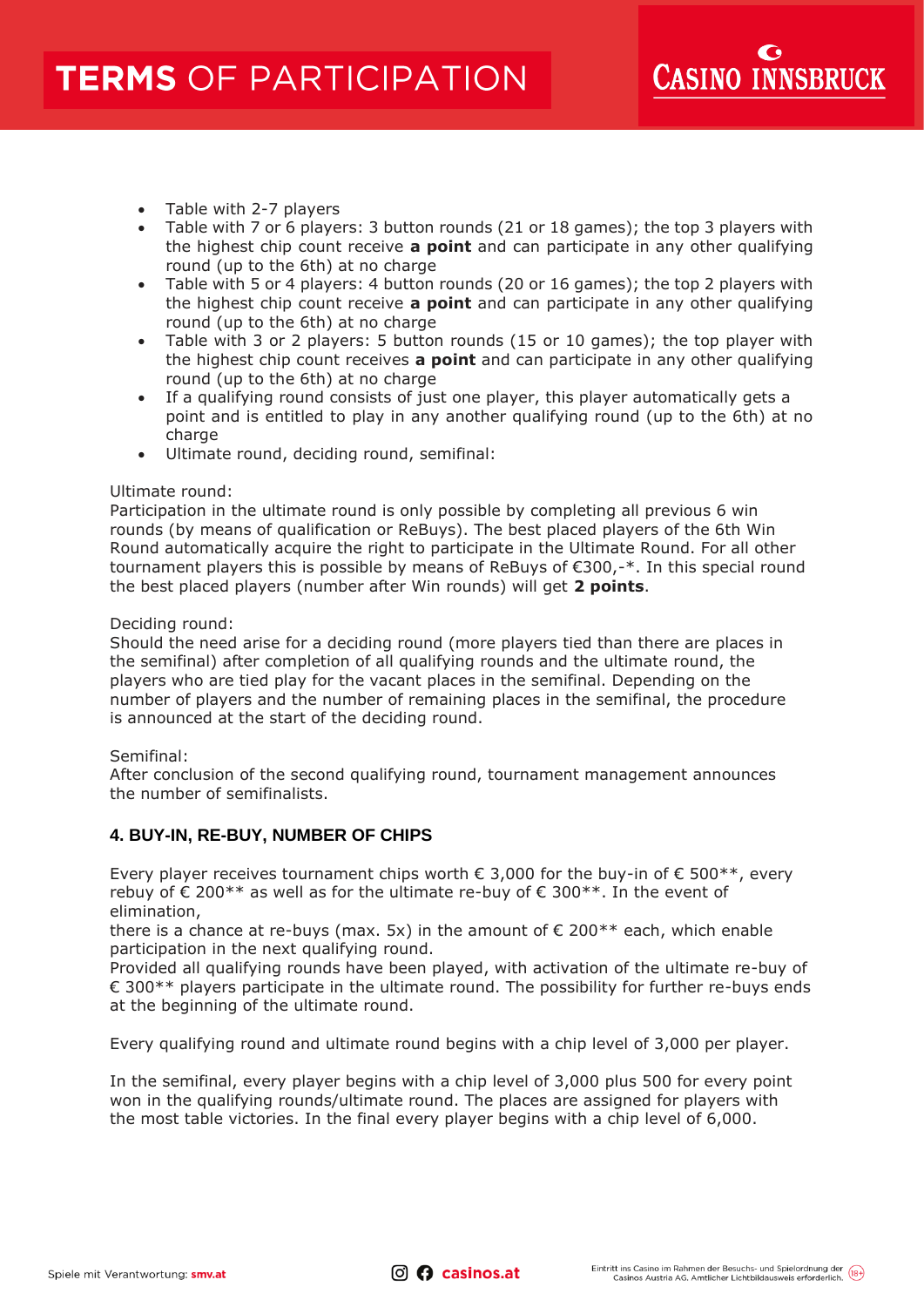# **5. TIE IN CHIP LEVEL**

If two or more top players have the same number of chips at the end of a round, 5 more games will be played with the players in question. If the players are still tied at the end, the winner will be decided by drawing lots. If the same situation occurs in the final, after the 5 games, individual games will be played until a winner has been found.

#### **6. MAXIMUM, MINIMUM**

The minimum bet is  $\epsilon$  100, the maximum bet is  $\epsilon$  3,000. Every bet in increments of  $\epsilon$  100 between the minimum and maximum is possible.

Bets, button sequence, time:

Every player bets only on his or her box; betting on other boxes is prohibited. A button that moves on clockwise by one box after every game indicates which player plays the last box. Every round starts with the button on the last box.

The button shows the order the cards will be dealt and also the order of the players decisions. The player sitting clockwise after the button plays the first box and must place the first bet, then is followed clockwise by the next player and so on. A player is not allowed to place a bet until the previous player has completed his or her turn. Bets placed out of this order are valid and cannot be changed. The bets must be placed with a single motion onto the box and any changes are prohibited. Each player has 10 seconds to place his or her bet.

If he or she fails to do so, the tournament official calls "TIME" and a bet must be placed within the next 60 seconds. If no decision has been made after the "TIME" expires, the minimum bet must be placed. Each player is responsible for the total of his or her own bets. Players must not confer with fellow players or audience members.

# **7. ABSENCE, DELAY OF PLAYERS**

If a player is absent at the beginning of a round, the minimum bet shall be drawn from his or her stock of chips for 7 games. The box in question shall not contain any cards. If the player in question is still absent for the 8th game, his or her stock of chips shall be withdrawn, and he or she shall be eliminated from the current round. His or her buy-in and any re-buys shall not be reimbursed. The same rule applies if a player leaves the table during a round. No other players may take his or her place to continue the game.

#### **8. GENERAL**

During the game, each player is obliged to have his or her chips clearly visible and stacked in front of him or her. The option of requesting an exact chip count shall only be offered 3 games before the end of a round. This is intended as a guideline for the players.

Removal of tournament chips from the table, lending or gifting chips to other players is prohibited and shall result in immediate disqualification.

Changing players during the tournament is prohibited.

The use of electronic devices of any kind is prohibited.

For the game procedure of the entire tournament, the Black Jack rules of Casinos Austria